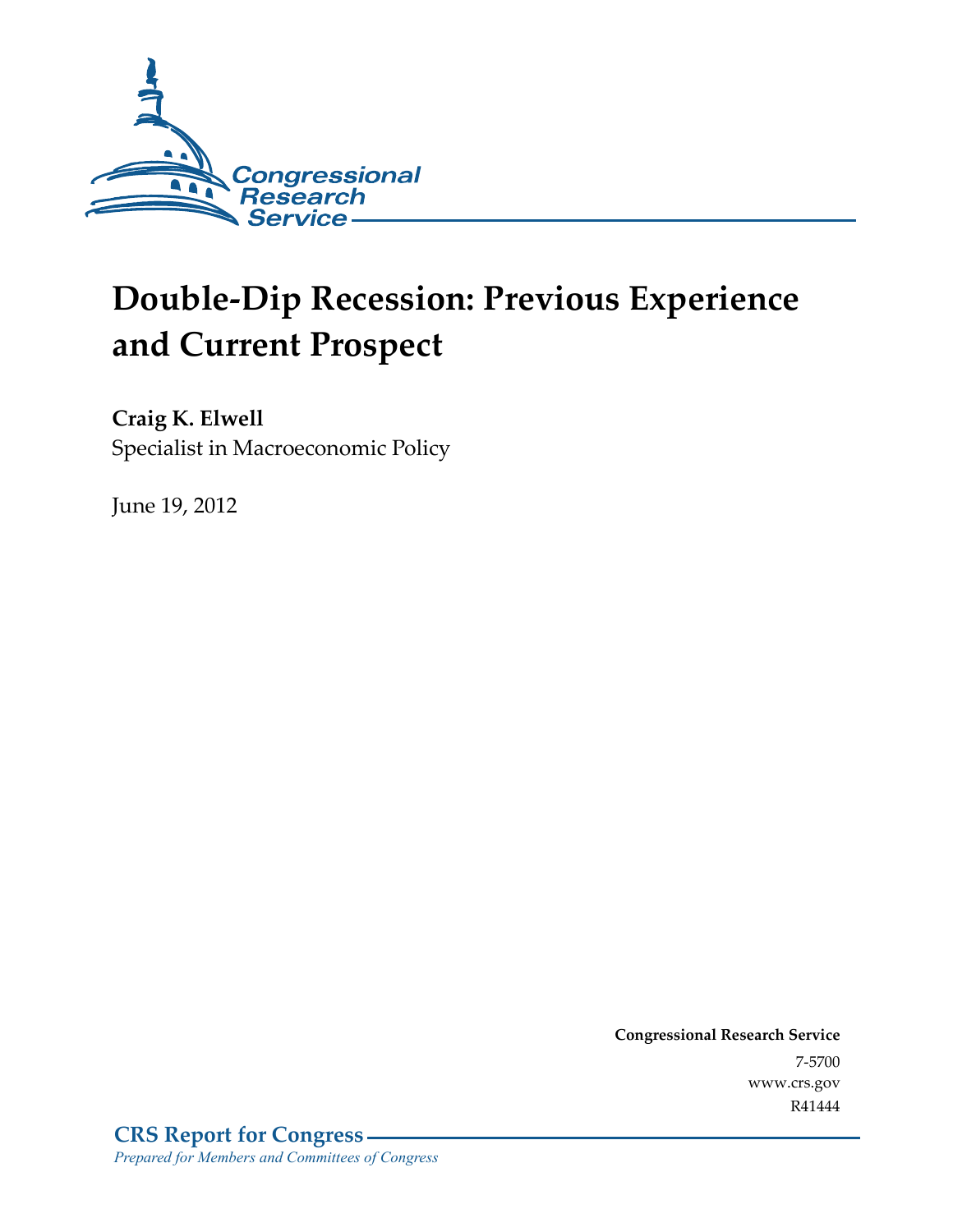## **Summary**

Concerns have been expressed that growth in the United States may falter to the point where the U.S. economy again experiences recession. A double-dip or W-shaped recession occurs when the economy emerges from a recession, has a short period of growth, but then, still well short of a full recovery, falls back into recession. This prospect raises policy questions about the current level of economic stimulus and whether added stimulus may be needed. The pace of the recovery has been relatively slow and growth has recently decelerated. For the first year of the recovery, real GDP grew at an average rate of 3.3%, slow by the standard of earlier post-war recoveries, but fast enough to stop the rise of the unemployment rate at 10.1% in October 2010 and to cause it to fall to 9.5% by mid-2010. In the recovery's second year, the rate of GDP growth slowed to an average rate of 1.6%, and the unemployment rate was only slightly lower at 9.1% by mid-2011. Growth remained weak during the recovery's third year, advancing at an annual rate of 1.9%, and the unemployment rate had only improved to 8.2% by May 2012. Other indicators, such as weak consumer spending, falling house prices, reduced flows of credit, the prospect of fading fiscal stimulus, and the premature return of recession in the euro area are also worrisome.

Double-dip recessions are rare. There are only two modern examples of a double-dip recession for the United States: the recession of 1937-1938 and the recession of 1981-1982. They both had the common attribute of resulting from a change in economic policy. In the first case, recession was an *unintended* consequence of the policy change; in the second case, recession was an *intended* consequence. Historically, there has been what is termed a "snap back" relationship between the severity of the recession and the strength of the subsequent recovery. In other words, a sharp contraction followed by a robust recovery traces out a V-shaped pattern of growth. However, unlike earlier post-war recessions, the recent recession occurred with a financial crisis. Research suggests that a slow recovery with sustained high unemployment is the norm in the aftermath of a deep financial crisis.

The prelude to the economic crisis in the United States was characterized by excessive leverage (the use of debt to support spending) in households and financial institutions, generating an asset price bubble that eventually collapsed and left balance sheets severely damaged. The aftermath is likely to be a period of resetting asset values, deleveraging, and repairing balance sheets. This correction results in higher saving, weakened domestic demand, a slower than normal recovery, and persistent high unemployment, but not necessarily a double-dip recession.

Slower growth in the first half of 2011 was, in part, attributable to temporary factors, such as supply chain disruptions caused by the earthquake in Japan, recent floods and tornadoes in the South and Midwest, and the spike in many commodity prices, particularly oil. Nevertheless, recent economic indicators suggest that the recovery's underlying momentum has also weakened. While not leading to projections of a double-dip recession, this weakening has prompted many economic forecasters to substantially reduce their near-term growth projections from those made in 2011.

This report discusses factors suggesting an increased risk of a double-dip recession. It also discusses other factors that suggest economic recovery will continue. It presents the U.S. historical experience with double-dip recessions. It examines the role of deleveraging by households and businesses in the aftermath of the recent financial crisis in shaping the likely pace of economic recovery. The report concludes with a look at current economic projections.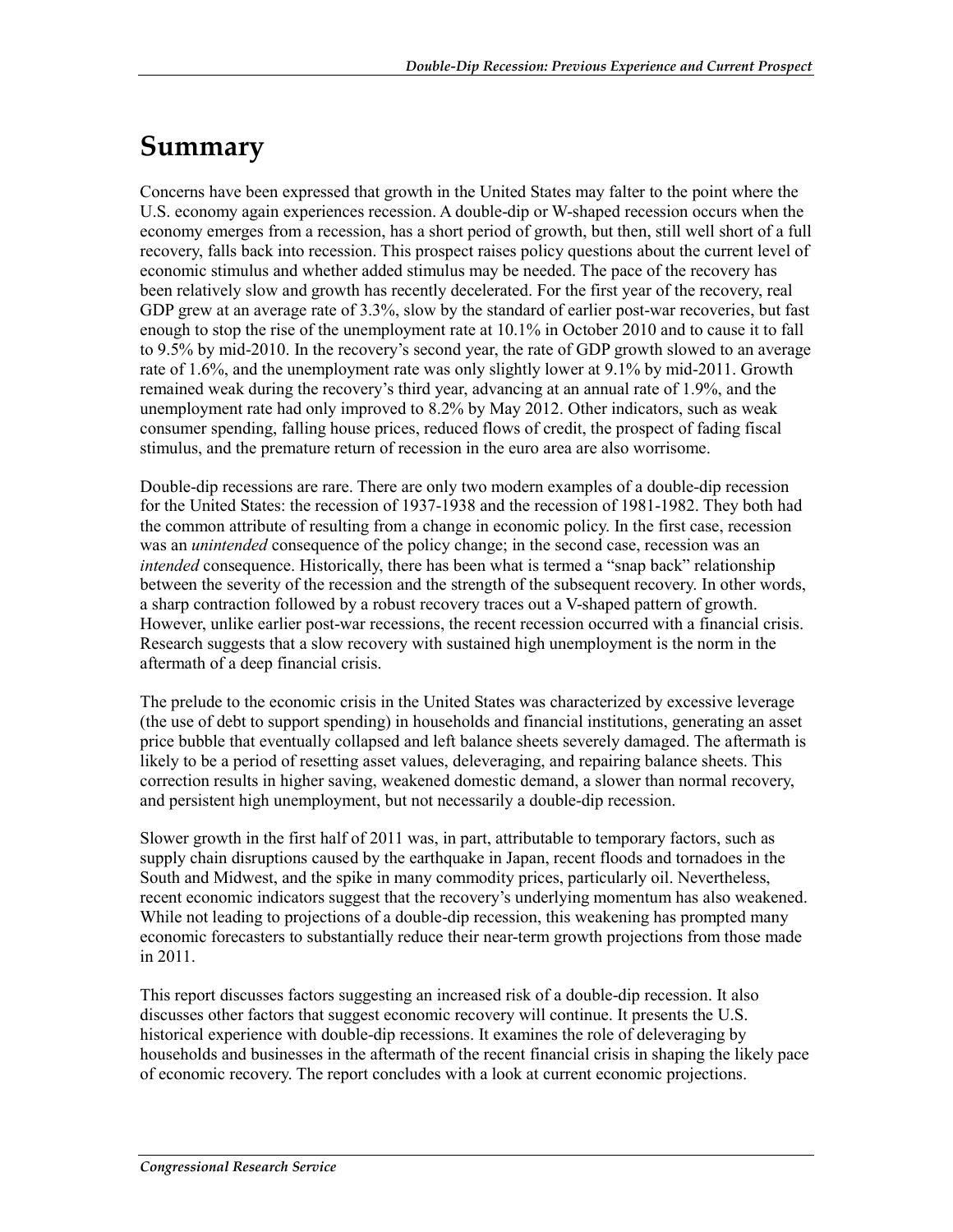# **Contents**

#### **Contacts**

|--|--|--|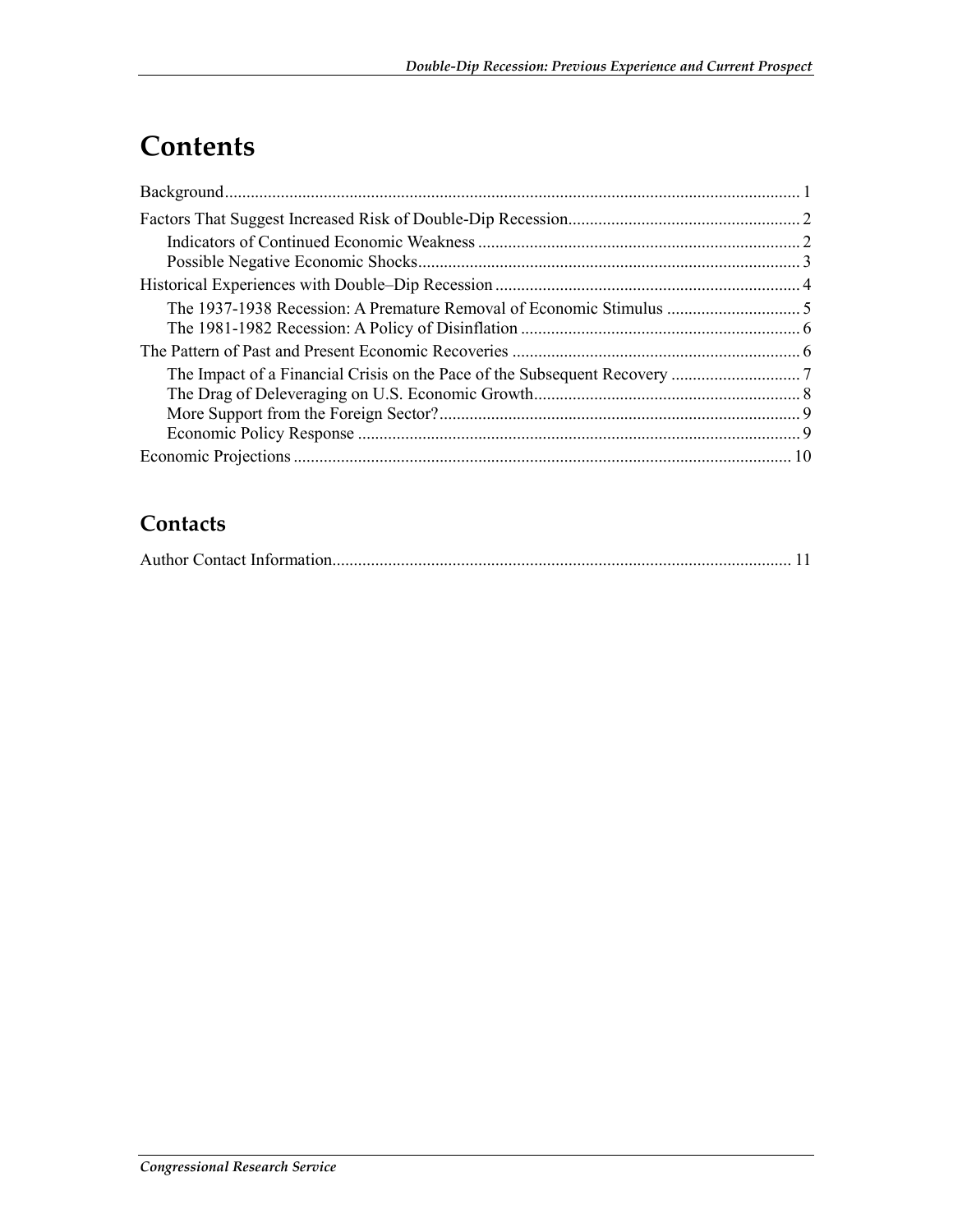### **Background**

Recent economic fragility in Europe is again prompting concern that the United States may be about to experience a "double-dip" recession. A double-dip or W-shaped recession occurs when the economy emerges from a recession, has a period of growth, but then falls back into recession, well short of a full economic recovery. This prospect raises policy questions about the current level of economic stimulus and whether added stimulus may be needed.

The 2007-2009 recession was long and deep, and according to several indicators was the most severe economic contraction since the 1930s (but still much less severe than the Great Depression). The slowdown of economic activity was moderate through the first half of 2008, but at that point the weakening economy was overtaken by a major financial crisis that would exacerbate the economic weakness and accelerate the decline.<sup>1</sup>

When the fall of economic activity finally bottomed out in the second half of 2009, real (i.e., inflation adjusted) gross domestic product (GDP) had contracted by approximately 5.1%, or by about \$680 billion.<sup>2</sup> At this point the output gap—the difference between what the economy could produce and what it actually produced—widened to 8.1%.<sup>3</sup> The decline in economic activity was much sharper than in the nine previous post-war recessions, in which the fall of real GDP averaged about 2.0% and the output gap increased on average to near 4.0%.

The economy, as measured by real GDP growth, began to recover in mid-2009. However, over the next three years, the pace of growth has been slow and uneven. During 2009 and 2010, growth had been largely sustained by transitory factors, such as fiscal stimulus and the rebuilding of inventories by business. In the first half of 2010, economic growth showed signs of beginning to be generated by more sustainable forces such as consumer spending, business investment spending, and exports. But the strength of those forces continued to be uneven, and they weakened by the year's end. In the first quarter of 2011, growth slowed sharply to a 0.4% annual rate, largely because of a deceleration of consumer and government spending. This pronounced slowing of growth raised concern about the recovery's sustainability and the prospect of a second "dip" into recession. However, over the remainder of 2011 the pace of economic growth improved. Propelled by stronger business investment spending and a positive contribution from net exports, the pace of growth increased to a 3.0% annual rate in the fourth quarter of 2011, allaying concern about the return of recession.

In the first quarter of 2012 growth slowed again, falling to a 1.9% annual pace. Growth at less than a 2% annual rate may not be fast enough to close the output gap or to keep the unemployment rate from rising.<sup>4</sup> Moreover, the persistence of economic weakness in the United States, the prospect of negative spillovers here from Europe's return to recession, and a looming

 1 See CRS Report R40007, *Financial Market Turmoil and U.S. Macroeconomic Performance*, by Craig K. Elwell.

<sup>&</sup>lt;sup>2</sup> Real GDP is the total output, adjusted for inflation, of goods and services produced in the United States in a given year. GDP data are available from the Bureau of Economic Analysis, U.S. Department of Commerce, at http://www.bea.gov/.

<sup>&</sup>lt;sup>3</sup> Computation made from data on GDP and potential GDP available at FRED Economic Data, Federal Reserve Bank of St. Louis, http://research.stlouisfed.org/fred2/categories/106.

<sup>4</sup> U.S. Department of Commerce, Bureau of Economic Analysis, *National Income and Product Accounts,* at http://www.bea.gov/iTable/index\_nipa.cfm.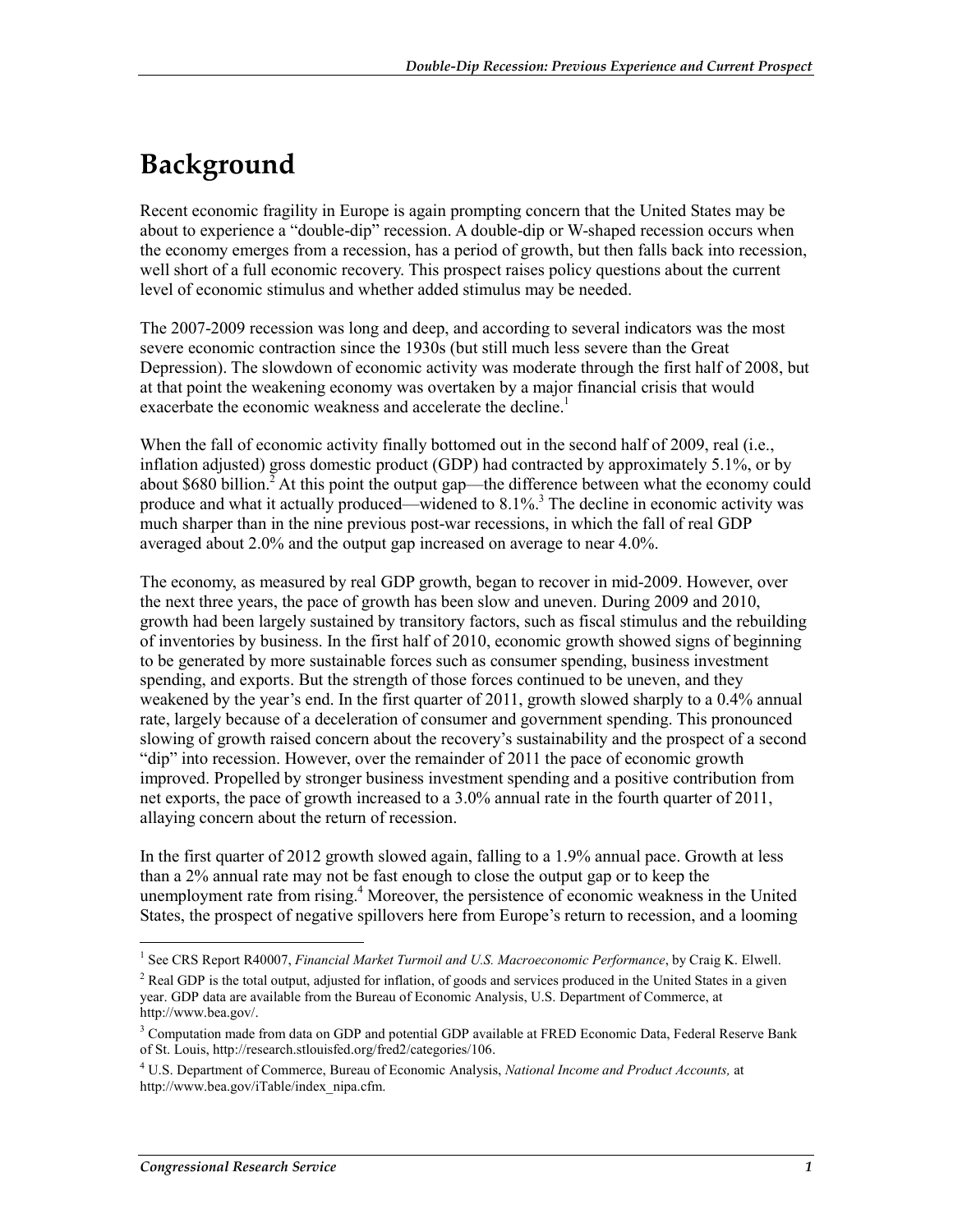large dose of fiscal restraint (under current law) in early 2013 could increase the risk to the United States of an early return of recession. A recent report by the Federal Reserve Bank of San Francisco estimates the chances of a second recession during the first half of 2013 at 1-in-2.<sup>5</sup>

This report discusses factors suggesting an increased risk of double-dip recession. It also discusses other factors that suggest economic recovery will continue. The U.S. historical experience with double-dip recessions is also presented. Also examined is the role of deleveraging by households and businesses in the aftermath of the recent financial crisis in shaping the likely pace of economic recovery. The report concludes with a look at current economic projections.

# **Factors That Suggest Increased Risk of Double-Dip Recession**

A double-dip recession in the United States is likely to be the consequence of a substantial negative economic shock to an already weak economy.

#### **Indicators of Continued Economic Weakness**

- In the third quarter of 2011, the economy had regained its prerecession level of output. But it took 15 quarters to accomplish this as compared to 5 quarters on average in previous post-war recoveries. However, since potential GDP has also continued to grow, the output gap over this time period has only narrowed from about 8.1% to 6.1%.<sup>6</sup>
- Consumer spending, the usual engine of a strong economic recovery, remains tepid, generally slowed by households' ongoing need to rebuild substantial net worth lost during the housing crisis and the recession. The Federal Reserve estimates that median household net worth decreased by 38.8% during the period 2007-2010.<sup>7</sup> Also constraining consumer spending was continued high unemployment and underemployment and a surge in energy prices in the first half of 2012. While consumer spending was stronger in the first quarter of 2012, this improvement was largely financed by a fall in the household rate of saving. This is unlikely to be a sustainable support for household spending.
- Employment conditions remain weak. The unemployment rate, which had peaked at 10.1% in October of 2009, had fallen to 8.1% in April 2012, but increased to 8.2% in May 2012. Most of the fall in the unemployment rate occurred during 2010, with essentially no net improvement during 2011 and the first quarter of 2012. Relatively weak economic growth in 2011 was only just fast enough to keep the unemployment rate from rising. An 8.2% rate of

<sup>5</sup> Federal Reserve Bank of San Francisco, *Economic Letter,* "Future Recession Risks: An Update," November 14, 2011, http://www.frbsf.org/publications/economics/letter/2011/el2011-35.html.

<sup>&</sup>lt;sup>6</sup> Computation made from data on GDP and potential GDP available at FRED Economic Data, Federal Reserve Bank of St. Louis, http://research.stlouisfed.org/fred2/categories/106.

<sup>&</sup>lt;sup>7</sup> Federal Reserve Bulletin, "Changes in U.S. Family Finances from 2007 to 2010: Evidence from the Survey of Consumer Finances," June 2012, at http://federalreserve.gov/pubs/bulletin/2012/PDF/scf12.pdf.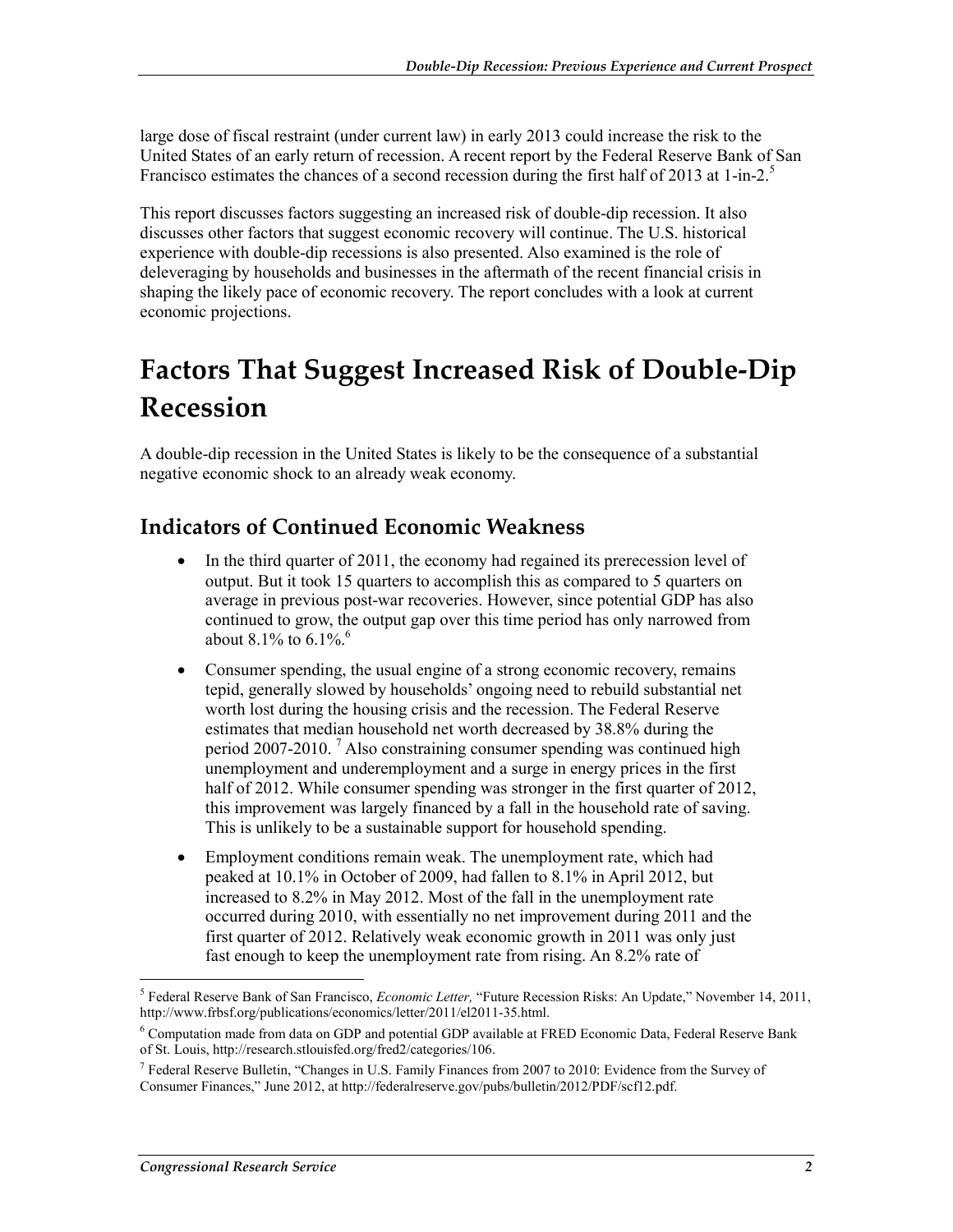unemployment after more than three years of economic recovery is unusual and a source of concern to many. Also, some of the fall of the unemployment rate since 2009 does not reflect people finding jobs, rather it is caused by discouraged workers leaving the labor force. Another measure of labor market conditions, the employment to population ratio, which is not affected by changes in labor force participation, shows a labor market that is essentially "treading water." During the recession that ratio fell from 63% to 58%, and it has remained near that low through nearly three years of economic recovery.<sup>8</sup>

- The housing market remains depressed. Mortgage loan foreclosures continue to rise, house prices are still falling in many regions, and millions of mortgage holders are "under water," with the market values of their houses below the amounts of their mortgages. Beyond the direct effect on economic activity through lower rates of new construction, housing market weakness has a strong negative indirect effect on the balance sheets of households and banks. The sharp fall in household net worth caused by the fall of house prices has been an important factor dampening current consumer spending and the pace of overall economic recovery.
- Growth in the Euro area has been weak and fiscal austerity measures to stem the growth of public debt have likely pushed the region back into recession, slowing growth there further. Slower growth in Europe, a major U.S. export market, will likely transmit a contractionary impulse to the United States, which could slow the pace of the U.S. recovery.<sup>9</sup> A recent analysis by Goldman Sachs suggests that over the last year the European crisis might have already erased a cumulative  $0.5$  to 1.4 percentage points from U.S. GDP.  $^{10}$

#### **Possible Negative Economic Shocks**

- The unresolved sovereign debt crisis in the Euro area remains a principal nearterm risk. Economic growth in Europe has slowed substantially, with several of the regions economies likely experiencing recession. If the recession in Europe intensifies, it raises the risk of a second recession occurring in the U.S. economy. Slower growth in Europe would decrease the demand for U.S. goods. In addition, a major European sovereign debt default or bank failure would likely reverberate in U.S. credit markets and add to the dampening effect on real economic activity in the United States.
- The impending "fiscal cliff" would sharply slow U.S. economic growth in 2013. Fed Chairman Ben Bernanke, speaking at an April 2012 press conference, warned about the likely adverse effect on the economic recovery of the "fiscal cliff" the economy could face in January 2013.<sup>11</sup> The fiscal cliff refers to the

 8 Bureau of Labor Statistics, *Labor Force Statistics from the Current Population Survey*, October 2011, at http://www.bls.gov/cps/.

<sup>9</sup> International Monetary Fund (IMF), *World Economic Outlook,* April 2012, at http://www.imf.org/external/pubs/ft/ weo/2012/01/index.htm.

<sup>10</sup> Goldman Sachs Global ECS Research, *U.S. Economics Analyst,* "U.S. Growth in Low Gear," June 1, 2012, at http://360.gs.com.

<sup>&</sup>lt;sup>11</sup> Board of Governors of the Federal Reserve System, Press Conference, at http://www.federalreserve.gov/ mediacenter/files/FOMCpresconf20120425.pdf.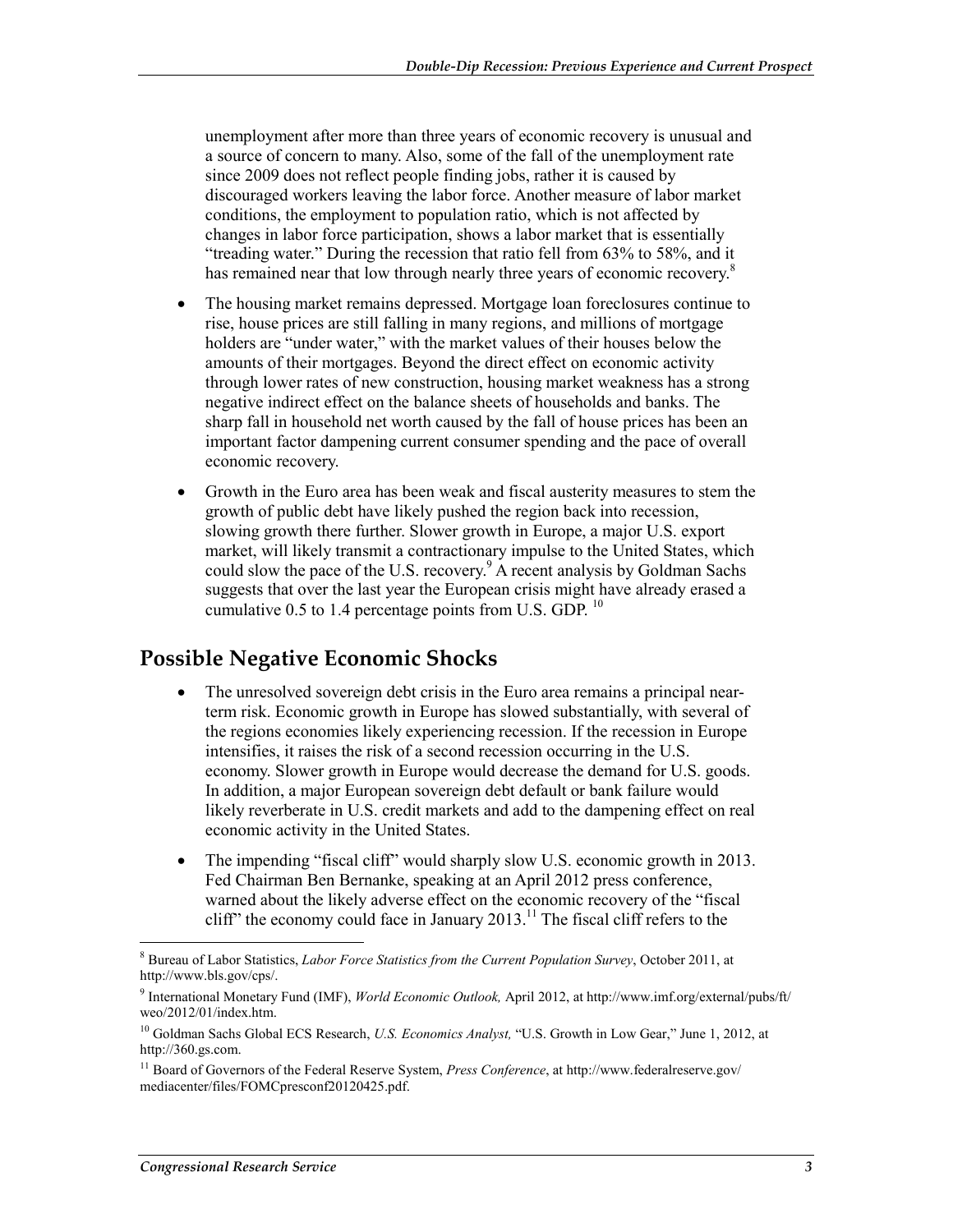confluence of various spending cuts and tax rate increases that are scheduled to occur at the beginning of the new year under current law. The scheduled fiscal events include the end of the extension of the Bush tax cuts, the adjustment of the alternative minimum tax (AMT), the end of the Social Security payroll tax cut, reductions in Medicare reimbursement payments, and spending cuts mandated by the "sequestration" process of the 2011 Budget Control Act  $(BCA)<sup>12</sup>$  CBO has estimated that the combined impact of these policy measures would be to reduce the federal budget deficit by 5.1% of GDP between 2012 and 2013.13 As this fiscal shock reverberates through the wider economy, CBO estimates that in the first half of 2013 real GDP growth could contract at an annual rate of  $1.3\%$ . Such a contraction would likely be judged as a recession.<sup>14</sup>

- A 30% increase in the price of oil from October 2011 through April 2012 likely had an adverse affect on household budgets and contributed to the slow rate of increase in consumer spending over the same period.<sup>15</sup> In the short run, the U.S. demand for energy is relatively inelastic, meaning there is little curtailment of energy use in the face of the rising price. As households and businesses spend more for energy, which is largely imported, they tend to spend less on domestic output, slowing economic growth.<sup>16</sup> Since April 2012, the price of oil appears to have stabilized, and if it remains near the current level, the dampening effect on economic growth is likely to fade. Nevertheless, oil prices are volatile, influenced by global political events as well as economic forces. Another major spike in oil prices could tip the balance between economic expansion or contraction.
- China's economy is expected to slow in 2012 as the Chinese government stepped up its efforts to dampen inflation by raising interest rates for the third time this year.<sup>17</sup> Slower growth in China would add to the "head-winds" generated by recession in Europe, translating into greater dampening of global demand for U.S. exports, which have been one of the few sources boosting economic activity during the economic recovery.

### **Historical Experiences with Double–Dip Recession**

Double-dip recessions are rare. There are only two modern examples of a double-dip recession for the United States: the recession of 1937-1938 and the recession of 1981-1982. They both have

<u>.</u>

<sup>12</sup> For more information, see CRS Report R42362, *The Federal Budget: Issues for FY2013 and Beyond*, by Mindy R. Levit and CRS Report R42485, *An Overview of Tax Provisions Expiring in 2012*, by Margot L. Crandall-Hollick. <sup>13</sup> CBO, Updated Budget Projections: Fiscal Years 2012 to 2022, March 2012, at http://www.cbo.gov/publication/

<sup>43119.</sup> 

<sup>&</sup>lt;sup>14</sup> CBO, *The Budget and Economic Outlook: Fiscal Years 2012 to 2022*, January 2012, http://www.cbo.gov/sites/ default/files/cbofiles/attachments/01-31-2012\_Outlook.pdf.

<sup>15</sup> U.S. Energy Information Administration, *Petroleum; Weekly Spot Price,* May 2010, at http://www.eia.gov/dnav/pet/ hist/LeafHandler.ashx?n=PET&s=RCLC1&f=D.

<sup>&</sup>lt;sup>16</sup> Research indicates that a \$10 increase in the per barrel price of oil sustained for two years is likely to reduce real GDP growth relative to base-line by 0.2 percentage points in the first year and 0.5 percentage points in the second year. See U.S. Energy Information Administration, *Economic Effects of High Oil Prices*, 2006, at http://www.eia.gov/oiaf/ aeo/otheranalysis/aeo\_2006analysispapers/efhop.html.

<sup>&</sup>lt;sup>17</sup> *IMF Survey Magazine*, June 8, 2012, at http://www.imf.org/external/pubs/ft/survey/so/2012/CAR060812A.htm.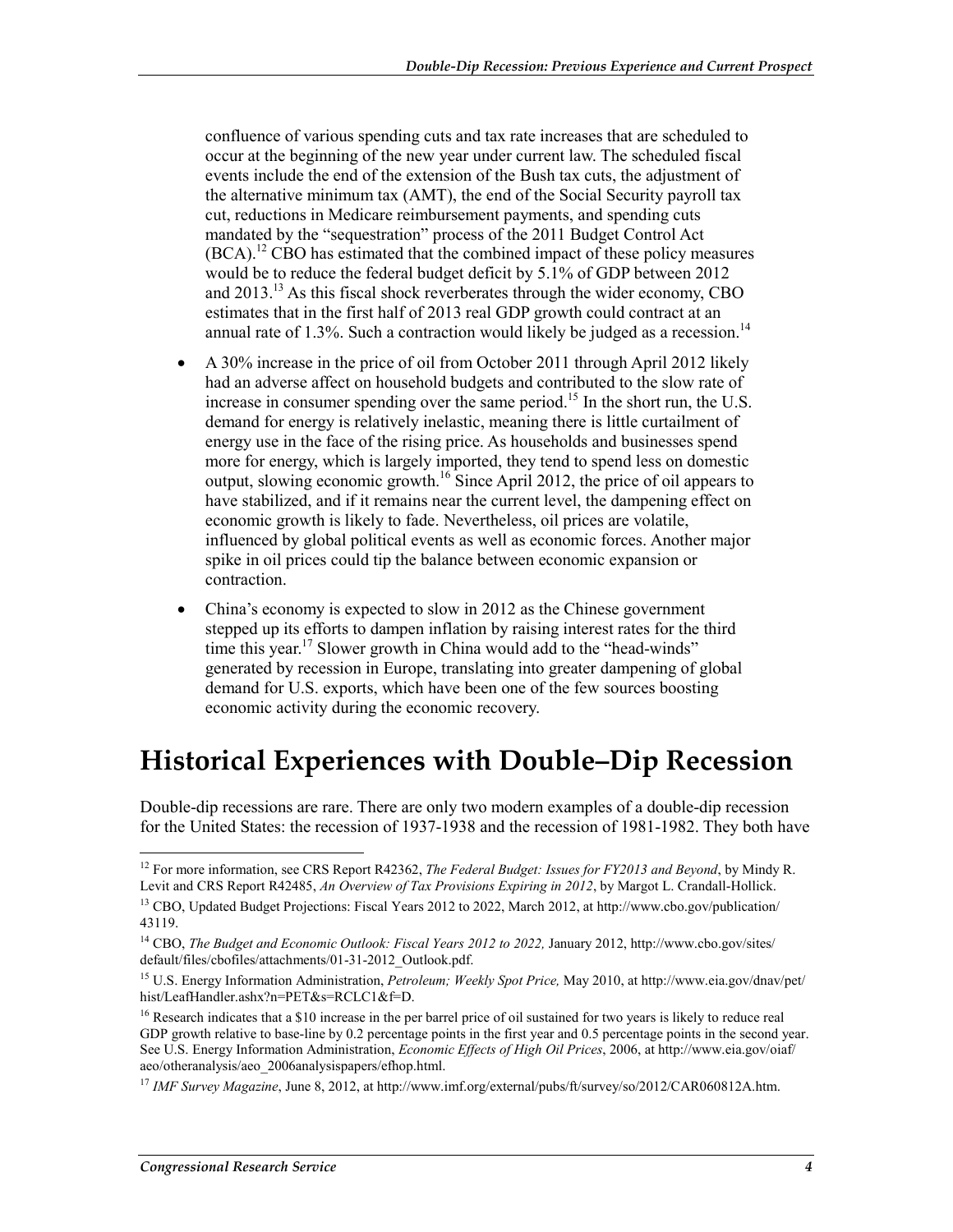the common attribute of resulting from a change in economic policy. However, in the first case, recession was an *unintended* consequence of the policy change; in the second case, recession was an *intended* consequence of the policy change. Both point to the importance of policy persistence in overcoming difficult economic circumstances.

#### **The 1937-1938 Recession: A Premature Removal of Economic Stimulus**

Beginning in 1933, the U.S. economy rebounded from its sharp fall into what has become known as the Great Depression. From 1933 to 1936, supported by expansionary fiscal and monetary policies, the U.S. economy grew briskly at an average rate of 9.0% and unemployment fell from 25% to 14%. Economic output had nearly returned to its level in 1929, but the economy was still well short of full recovery. But in 1937, the recovery halted and the economy tipped into a second recession. Most economists believe that the second dip into recession was caused by an unfortunate premature switch to contractionary monetary and fiscal policies in a still-fragile recovering economy.

On the monetary side, in 1936, the Federal Reserve (the Fed) began to worry about inflation. After several years of relatively loose monetary policy, the U.S. banking system had built up large quantities of reserves in excess of legal reserve requirements. The Fed feared that should the banks begin to lend these excess reserves it could lead to an overexpansion of credit and generate an inflationary surge. In an attempt to sop up those excess reserves, the Fed raised the banks' reserve requirements three times during 1936. However, banks were still nervous about the financial panics of the early 1930s and uncertain about the durability of the economic recovery, and consequently wanted to hold excess reserves as a cushion. In response to the higher reserve requirements erasing that cushion, the banks worked to rebuild it by reducing lending, leading to a contraction of credit-supported spending.

On the fiscal side, by 1936, following several years of large budget deficits, the federal government had a strong urge to declare victory and get back to normal policy—specifically balancing the government budget. The veterans bonus that was paid in 1936 was not renewed in 1937; in addition, Social Security taxes were collected for the first time in 1937. The overall effect was a fiscal contraction equal to about 3% of GDP.

The double hit of contractionary monetary and fiscal policy in an economy that had still not reached the point where private demand was capable of fully sustaining economic growth led to a recession. In 1938, GDP fell 4.5% and the unemployment rate increased to 19%.<sup>18</sup>

Economic policy quickly changed course and recovery resumed in the second half of 1938, but the policy error added about two years to the Great Depression, which ended with the step-up in wartime spending in 1941.

<sup>1</sup> 18 For further discussion of the recession of 1937, see Christina D. Romer, "The Nation in Depression," *Journal of Economic Perspectives 7* (spring 1993), pp. 19-39; Milton Friedman and Anna D. Schwartz, *A Monetary History of the United States, 1867-1960* (Princeton, NJ: Princeton University Press, 1963); Francois R. Velde, "The Recession of 1937—A Cautionary Tale," *Economic Perspectives*, Federal Reserve Bank of Chicago, fourth quarter 2009, pp. 16-36.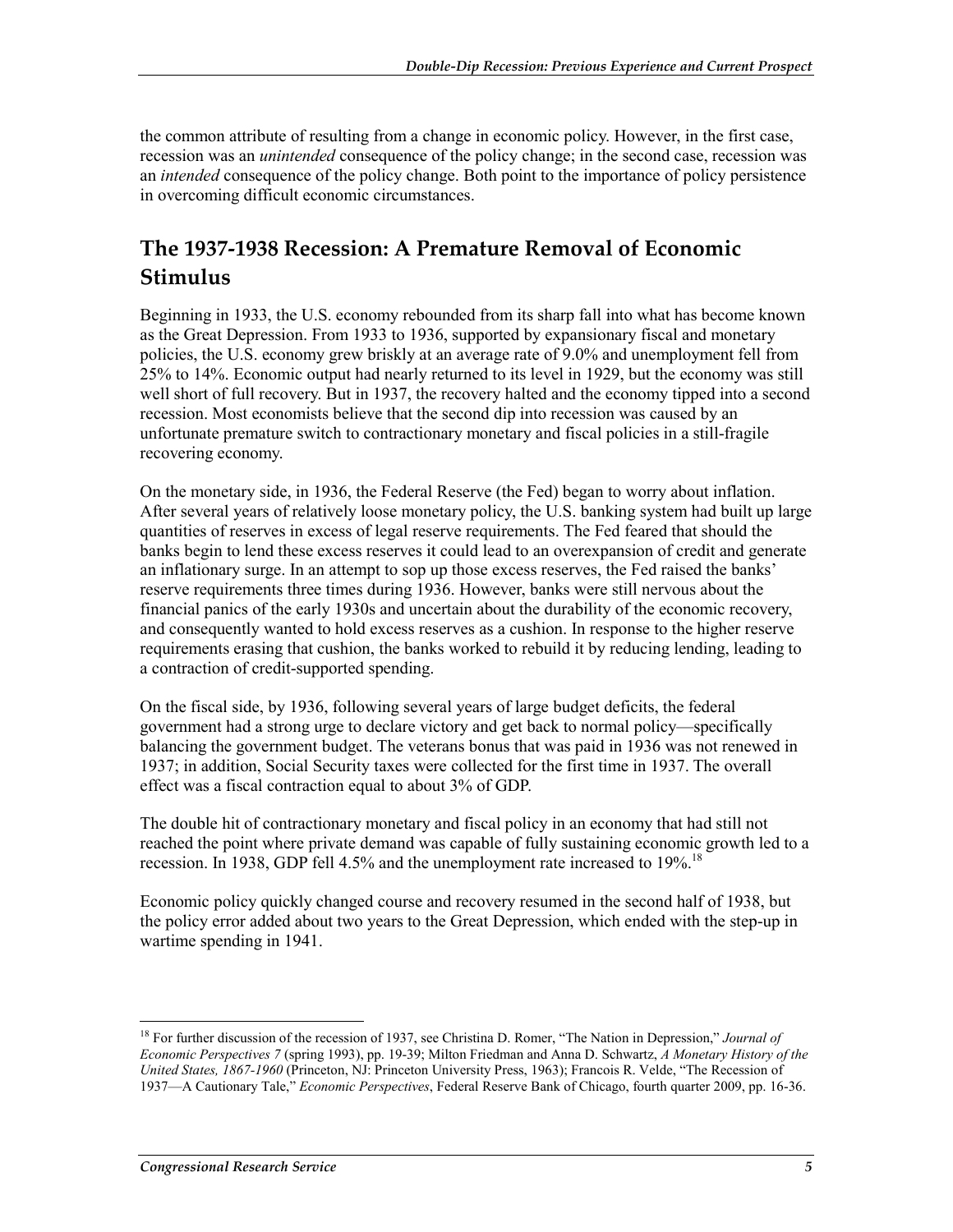#### **The 1981-1982 Recession: A Policy of Disinflation**

By the end of the 1970s, inflation had become a major economic problem for the United States. Since the mid-1960s, as measured by the consumer price index (CPI), inflation had steadily ratcheted up from an annual rate of less than 2% to more than 13% by the end of 1979. In the fall of 1979, Paul Volcker, recently appointed to the Fed chairmanship, initiated a policy of *disinflation*—a reduction of the rate of inflation. Applying an aggressive contractionary monetary policy, the Fed progressively increased the federal funds rate from about 11% in the summer of 1979 to nearly 18% by the spring of 1980.

Economic growth had been sluggish in 1979 because of the effects of the second OPEC-induced petroleum price shock, but with the added negative impact of a contractionary monetary policy, the economy tipped into a short recession that lasted from January through July of 1980. However, despite the recession the rate of inflation hardly budged. It fell from an annual rate of 14.6% in the spring of 1980 to an only slightly lower rate of 13% in the fall of that year.

The economic recovery that commenced in the second half of 1980 would be short lived, lasting only through the first quarter of 1981. Because the Fed was determined to wring inflation out of the economy, it applied a second, stronger dose of contractionary monetary policy beginning in the fourth quarter of 1980. The federal funds rate, which had fallen to around 9% during the 1980 contraction, would be steadily increased by the Fed to more than 19% by mid-1981. The sharp increase of interest rates again tipped the economy into what would this time be a longer recession, lasting through the third quarter of 1982.

During this second dip, the rate of inflation did fall sharply, decreasing to below 3.5% by early 1983. Successful disinflation came at a significant cost: a 2.7% contraction of real GDP and an unemployment rate that would be pushed to a peak of 10.8% in November of 1982 and remain above 10% through the first half of 1983.

# **The Pattern of Past and Present Economic Recoveries**

For the U.S. economy, the annual rate of growth of real GDP in the early years of recovery from a recession has typically been above its long-term trend rate of growth (real GDP advancing at a 2.5% to 3.0% annual rate).

Historically, there has been what is termed a "snap back" relationship between the severity of the recession and the strength of the subsequent recovery. In other words, a sharp contraction is followed by a robust recovery tracing out a V-shaped pattern of growth. Having deferred spending during the contraction, households and businesses have typically increased purchases quickly as economic conditions improved.

Excess capacity and high unemployment generated during the recession typically means that for the near term the normal supply constraints do not apply, allowing the economy to grow faster than its long-term trend. The more slack, the greater the possibility for above normal growth. As the recovery matures and the economy approaches full employment and high rates of capacity utilization, growth slows to the economy's trend rate of growth that is governed by growth of the labor force and productivity.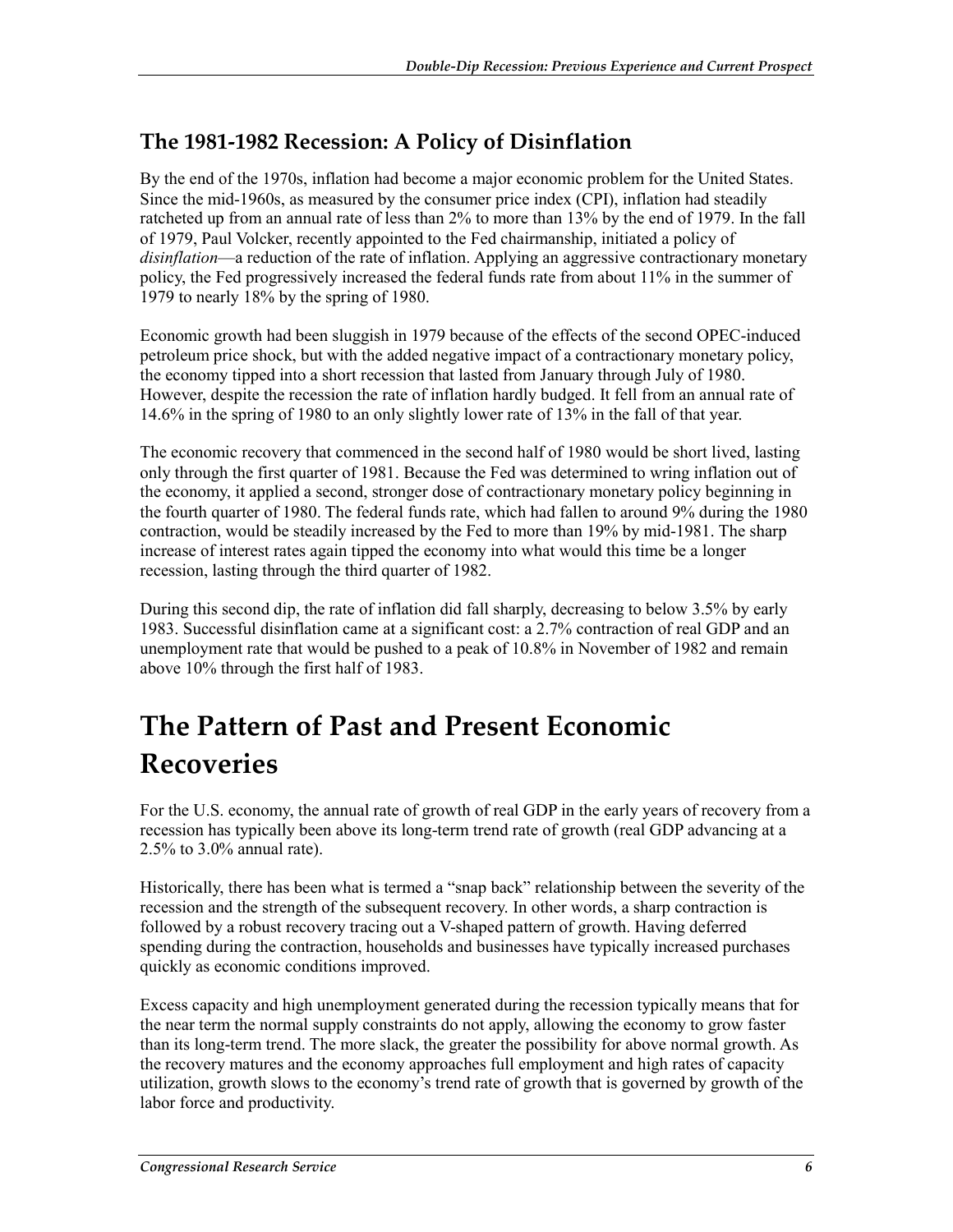Prior to the recent recession, the three sharpest contractions, as measured by the cumulative fall of real GDP, occurred in the recessions of 1981-1982, 1973-1975, and 1957-1958. In 1981-1982, the cumulative decline of real GDP was 2.7% and the increase in the first year of recovery was 7.7%; in 1973-1975, the cumulative decline was 2.8% and the subsequent increase was 6.1%; in 1957-1958, the cumulative decline was 3.7% and subsequent increase was 9.5%.

The current recovery has not followed this pattern, however. The contraction was sharp, but recovery has been slow and uneven. Over an 18-month contraction, real GDP fell 5.1%, a postwar record. In the recovery's first year, real GDP growth averaged 3.3%, slow in comparison to other post-war recoveries, but fast enough to slowly reduce the unemployment rate. In the recovery's second year, growth decelerated to a much slower 1.6% average rate, a pace too slow to prevent the unemployment rate from rising. As the recovery entered its third year in the third quarter of 2011, growth of real GDP occurred at a relatively weak 2.0% annual rate.<sup>19</sup>

#### **The Impact of a Financial Crisis on the Pace of the Subsequent Recovery**

Unlike earlier post-war recessions, the recent recession occurred with a financial crisis. Carmen Reinhart and Kenneth Rogoff say in a recent book that a slow protracted recovery with sustained unemployment is the norm in the aftermath of a deep financial crisis.<sup>20</sup> In other words, such crises not only reduce actual output, but also may reduce potential output (the economy's structural and institutional capacity to produce output). In this circumstance, the economy could return to its trend growth rate, but there is unlikely to be a rebound period of substantially above normal growth to quickly return the economy to its pre-crisis potential output and growth path and, in turn, quickly reduce unemployment. Protracted underutilization of resources, including long-term unemployment, results in a deterioration of the economy's potential output. Such a failure to return to the pre-crisis potential output path means that the economy bears the burden of a permanent output loss.

Recent analysis by the International Monetary Fund (IMF) examines the question of whether output will return to its pre-crisis trend after the crisis.<sup>21</sup> It examines the medium-term and longrun paths of output after 88 banking crises over the past four decades in a wide range of countries (including both advanced and developing economies). A key conclusion was that seven years after the crisis, output had declined relative to trend by nearly 10% for the average country. But there was considerable variation of outcomes across crisis episodes.

<sup>1</sup> 19 U.S. Department of Commerce, Bureau of Economic Analysis, *National Income Accounts*, Table 1.6.1, at http://www.bea.gov/national/nipaweb/SelectTable.asp?Popular=Y.

<sup>20</sup> Carmen Reinhart and Kenneth Rogoff, *This Time is Different: Eight Centuries of Financial Folly* (Princeton, NJ: Princeton University Press, 2009).

<sup>21</sup> P. Kannan, A. Scott, and M. Terrones, "From Recession to Recovery: How Soon and How Strong?," in *World Economic Outlook* (Washington: International Monetary Fund, 2009), pp. 103-138. Also see Davide Furceri, and Annabelle Mourougane, *The Effect of Financial Crisis on Potential Output: New Empirical Evidence from OECD Countries*, Organisation for Economic Co-operation and Development, Economics Department Working Papers No. 699, May 2009.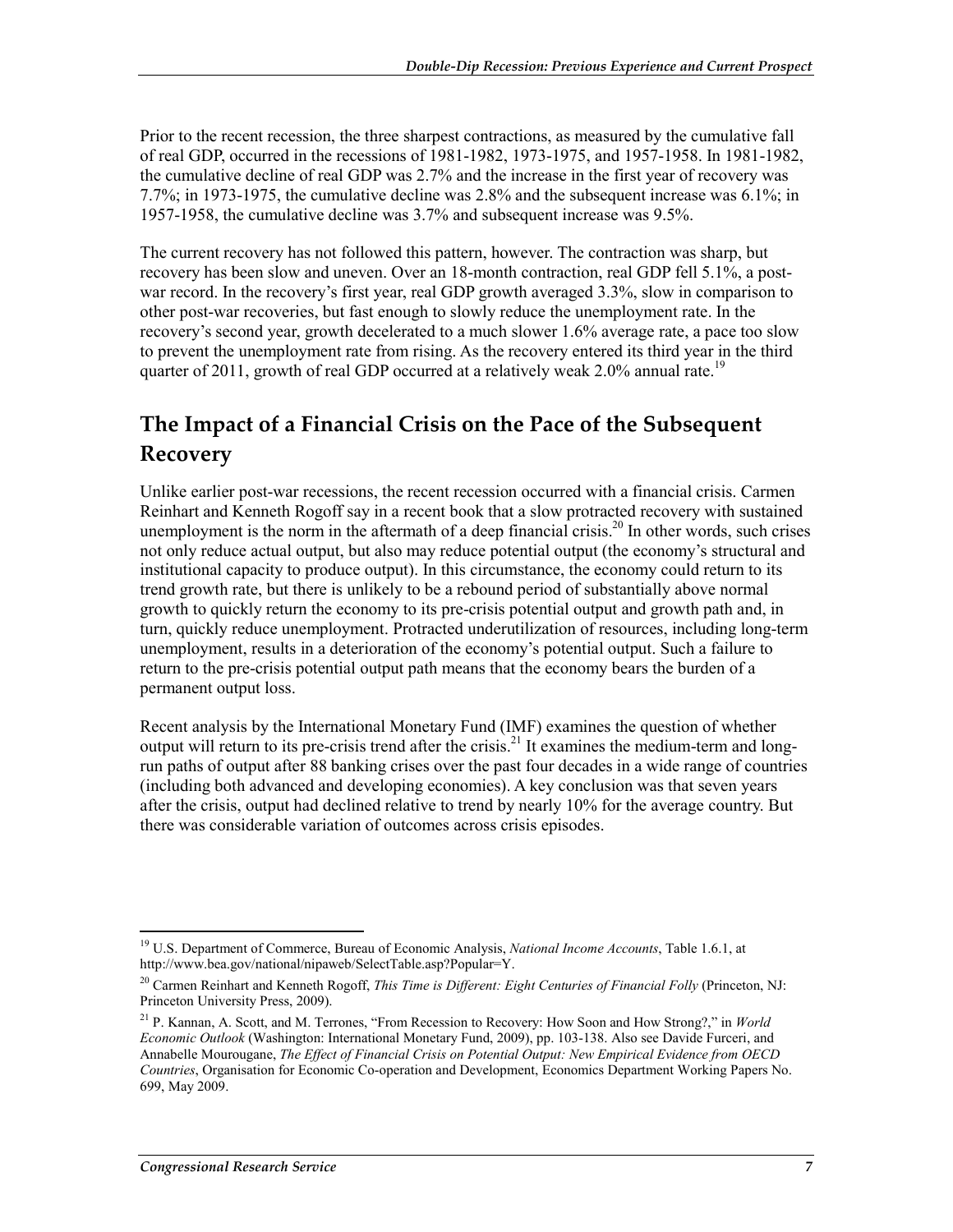#### **The Drag of Deleveraging on U.S. Economic Growth**

The prelude to the economic crisis in the United States was characterized by excessive leverage (the use of debt to support spending) in households and financial institutions, generating an asset bubble that eventually collapsed and left balance sheets severely damaged. The aftermath is likely to be a period of resetting asset values, deleveraging, and repairing balance sheets. This correction results in higher saving, weakened domestic demand, a slower than normal recovery, and persistent high unemployment, but not necessarily in a double-dip recession.

Counter-cyclical policy (fiscal and monetary stimulus) can moderate these negative effects, but it cannot fully or quickly undue the underlying economic damage. That rebuilding will take time, and as it occurs economic growth is likely to remain moderate, even with the support of fiscal and monetary stimulus. $^{22}$ 

The collapse of the housing and stock markets in 2008 and 2009 substantially decreased household net worth, which by the end of the contraction in mid-2009 had fallen \$15 trillion below its level in 2007.<sup>23</sup> This large fall in net worth pushed the household debt burden to what may be an unsustainable level, especially if interest rates rise. Unlike in earlier post-war recoveries, the current need of households to repair their balance sheets is resulting in a large diversion of current income from consumption spending to debt reduction. That above normal diversion could persist for several more years and be a continuing drag on the pace of economic recovery.<sup>24</sup>

The household saving rate has generally risen since 2008, and remained near 5% of disposable income through late 2011, suggesting households have been making some progress at repairing their balance sheets. However, during the first quarter of 2012 the saving rate has fallen to about  $3.5\%$ <sup>25</sup>

Investment and employment typically follow demand once the inventory cycle has run its course. Until consumer demand returns, business investment is likely to be weaker than normal.

Many banks and financial institutions are also deleveraging and rebuilding their balance sheets, a process that tends to dampen the flow of credit to the wider economy. Lending standards to consumers and businesses remain tight, as banks are inclined to hold a larger cushion of reserves to maintain liquidity and are more reluctant to lend long term. Large firms in good financial condition have access to credit on favorable terms. Reluctance to expand operations and employment depends largely on increased final demand for their products, not financing costs. However, smaller firms that are more dependent on bank lending may be having greater difficulty obtaining credit. 26

<sup>22</sup> See CRS Report R41332, *Economic Recovery: Sustaining U.S. Economic Growth in a Post-Crisis Economy*, by Craig K. Elwell.

<sup>23</sup> Board of Governors of the Federal Reserve System, *Flow of Funds Accounts*, Table B.100, December 2011, http://www.federalreserve.gov/releases/z1/Current/z1r-5.pdf.

<sup>24</sup> See Evan Tanner and Yassar Abdih, *Rebuilding U.S. Wealth*, Finance & Development, IMF, December 2009. See also CRS Report R41623, *U.S. Household Debt Reduction*, by Darryl E. Getter.

<sup>&</sup>lt;sup>25</sup> Saving rate data available from FRED Economic Data, Federal Reserve Bank of St. Louis, at http://research.stlouisfed.org/fred2/categories/106.

<sup>26</sup>Federal Reserve Board, *April 2012 Senior Loan Officer Survey of Bank Lending Practices,* at (continued...)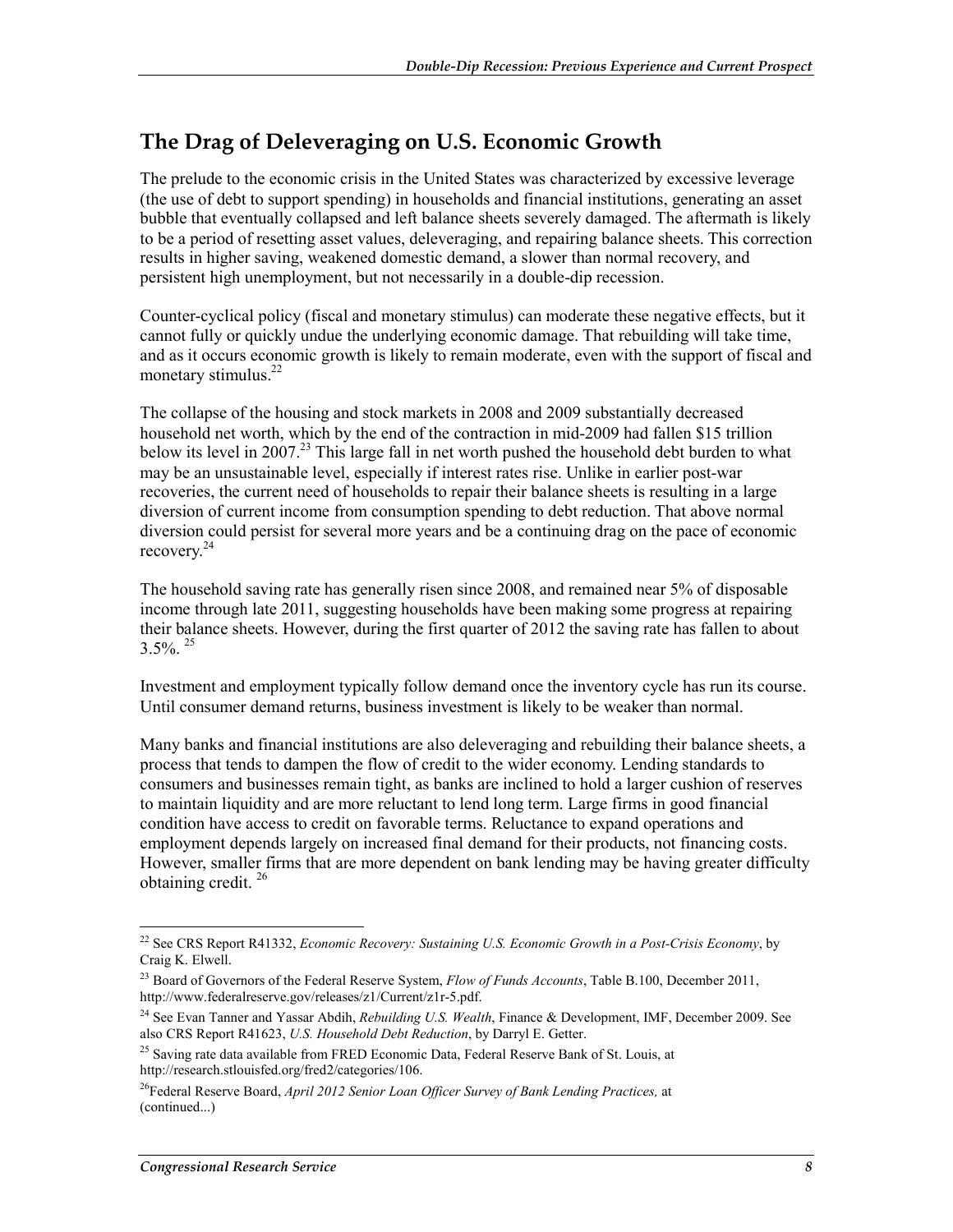#### **More Support from the Foreign Sector?**

Strong net exports (exports minus imports) could take up some of the slack from weak consumer spending. Strong growth in many emerging economies provides an external stimulus to economic activity in the United States. Also, the dollar is very competitive from a historical perspective, adding support to U.S. exports. Over the last year, exports have consistently accounted for about 50% of the growth of real GDP. But it is uncertain that recovery in the foreign economies that are typically large markets for U.S. exports will be strong enough to generate above normal demand for U.S. exports.

Increasing U.S. net exports to any degree requires that the trade deficit continue to decrease. For that to happen, trade surpluses in the rest of the world must simultaneously decrease. To achieve this adjustment of trade flows, a sizable rebalancing of domestic and external demand on the part of the deficit and surplus economies must occur.<sup>27</sup> In the United States, as discussed above, some measure of rebalancing seems to be occurring, as evidenced by the increase in the personal saving rate.

Effective global rebalancing arguably also involves sizable adjustments by the largest surplus economies—Germany, Japan, and China. However, there are potential constraints on how substantially each of these economies can "save less and spend more," perhaps limiting any sizable appreciation of their currencies relative to the dollar, and any near-term prospect of a large boost from net exports to U.S. economic growth.<sup>28</sup>

#### **Economic Policy Response**

Mainstream macroeconomics' standard prescription for combating recession is to use monetary and fiscal policy to increase aggregate spending and stimulate economic activity. A stimulative monetary policy is initiated with the Fed entering the federal funds market, making open-market purchases of Treasury securities from banks in exchange for cash. The infusion of cash increases the reserves (liquidity) of the banking system, exerting downward pressure on interest rates. A stimulative fiscal policy supports economic growth through an increase in the budget deficit via lower tax revenue and increased government spending. Both fiscal and monetary policy were used to counter the 2008-2009 recession and support the ongoing recovery. If the pace of private spending proves insufficient to assure a sustained recovery, is further stimulus by monetary and fiscal policy warranted?

<sup>(...</sup>continued)

http://www.federalreserve.gov/boarddocs/SnLoanSurvey/201205/default.htm

<sup>27</sup> On global rebalancing, see for example Olivier Blanchard, *Sustaining Global Recovery*, IMF, September 2009, at http://www.imf.org/external/pubs/ft/fandd/2009/09/index.htm; "Rebalancing," *The Economist*, March 31, 2010; and Board of Governors of the Federal Reserve System, Vice-chairman Donald L. Kohn, speech "Global Imbalances," May 11, 2010, at http://www.federalreserve.gov/newsevents/speech/kohn20100511a.htm.

<sup>28</sup> For further discussion, see CRS Report R41332, *Economic Recovery: Sustaining U.S. Economic Growth in a Post-Crisis Economy*, by Craig K. Elwell.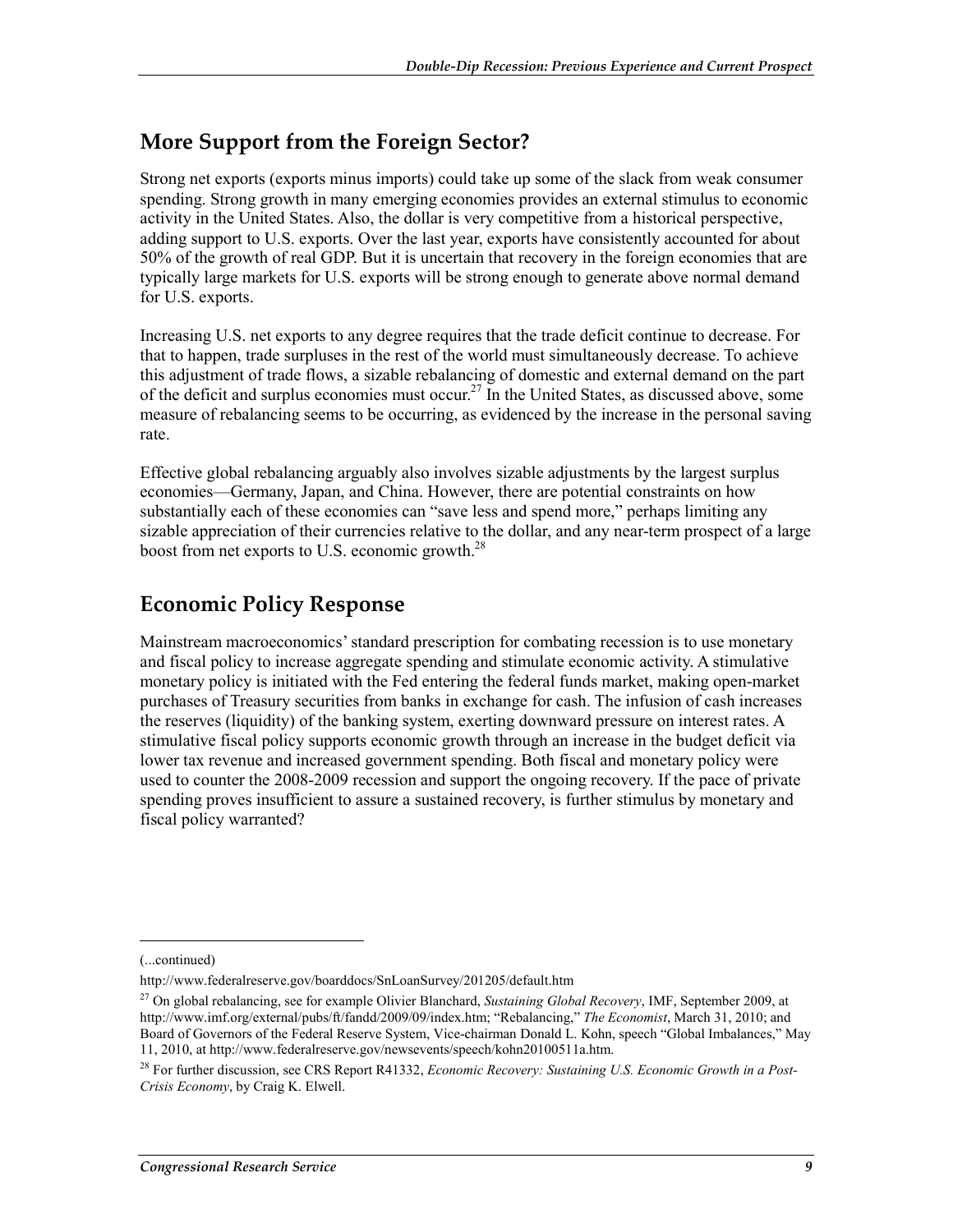The case for stimulative monetary and fiscal policy has not been without its critics. However, a full discussion of this issue is beyond the scope of this report. Other CRS reports deal more extensively with possible policy responses to recession and a faltering economic recovery.<sup>29</sup>

### **Economic Projections**

Given the large deterioration of the balance sheets of households and businesses, the possible reduction of the U.S. economy's level of potential output, and the weakened state of the global economy in the aftermath of the recent financial crisis, projections of the U.S. economy's nearterm path carry a high degree of uncertainty.

As 2012 began, many economic forecasters, in light of the factors causing a deceleration of economic growth in 2011, trimmed their growth projections. The U.S. economic recovery, despite significant "headwinds" and recession risk, was expected to continue, albeit at a slower pace. That general expectation has not changed in more recent projections.

- The Fed's Open Market Committee projects real (inflation adjusted) GDP in 2012 to advance in a range between 2.1% to 3.0% and in 2013 in a range between 2.4% to 3.8% (the current growth projection for 2012 and 2013 is unchanged from the January 25, 2012, projection). The unemployment rate is projected to be in a range between 7.8% to 8.2% in 2012 and 7.0% to 8.1% in 2013 (the range for the 2012 unemployment rate is 0.4 percentage points narrower than in the January projection.). $30$
- The IMF projects real GDP in the United States to increase 2.0% in 2012 (up 0.2) percentage points from its January 2012 projection) and 2.6% in 2013. Globally, the IMF expects an unbalanced expansion. For 2012, growth of the advanced economies is projected to average 1.5% and growth in the emerging developing economies to average 6.3%.<sup>31</sup>
- Global Insight, an economic forecasting company, is currently projecting real GDP will advance 2.1% in 2012 and 2.3% in 2013 The unemployment rate is projected to be  $8.0\%$  in 2012 and 7.4% in 2013.<sup>32</sup>

Forecasts are always subject to uncertainty. That uncertainty is likely to be especially high at this time because forecasting the path of the economy near turning points in the business cycle is always difficult and because of the singular characteristics of the current business cycle (i.e., sharp financial crisis, greatly weakened balance sheets of households and businesses, and unusual and strong policy responses).

<sup>29</sup> See the following: CRS Report R41332, *Economic Recovery: Sustaining U.S. Economic Growth in a Post-Crisis Economy*, by Craig K. Elwell; CRS Report R40770, *The Sustainability of the Federal Budget Deficit: Market Confidence and Economic Effects*, by Marc Labonte; CRS Report RL30354, *Monetary Policy and the Federal Reserve: Current Policy and Conditions*, by Marc Labonte; and CRS Report R41849, *Can Contractionary Fiscal Policy Be Expansionary?*, by Jane G. Gravelle and Thomas L. Hungerford.

<sup>30</sup> Board of Governors of the Federal Reserve System*, Minutes of March 2012 FOMC Meeting*, Projection Materials, at http://www.federalreserve.gov/monetarypolicy/fomccalendars.htm.

<sup>31</sup> International Monetary Fund, *World Economic Outlook*, Table 1.1, April 2012, at http://www.imf.org/external/pubs/ ft/weo/2012/01/pdf/c1.pdf.

<sup>32</sup> Global Insight, *U.S. Economic Outlook*, March 2012.